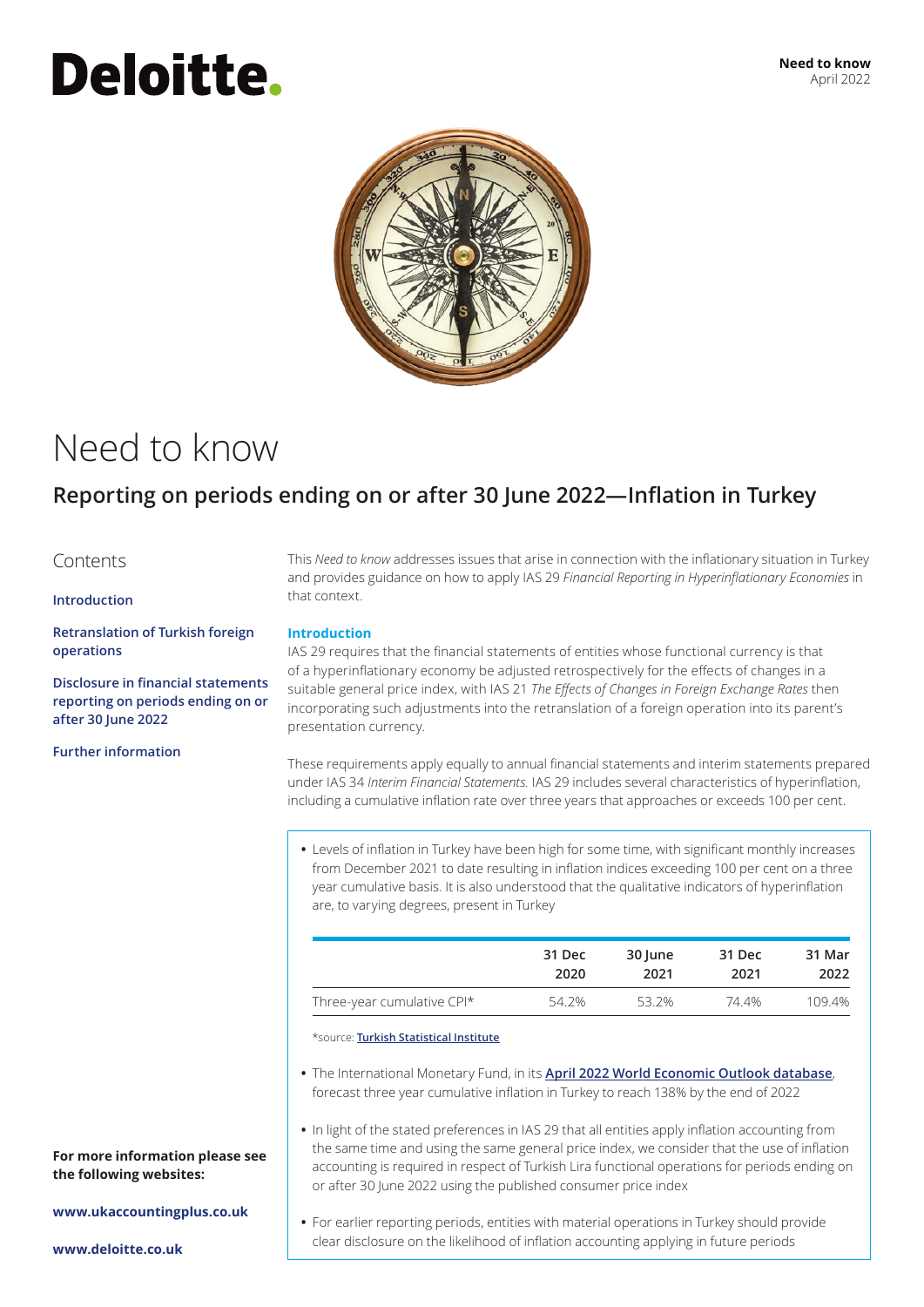#### <span id="page-1-0"></span>**Retranslation of Turkish foreign operations**

When a Turkish Lira functional entity is a foreign operation (subsidiary, joint venture, associate or branch) of a group that presents its financial statements in a different currency, inflation accounting will be applied retrospectively to the Turkish entity's financial statements before they are retranslated for inclusion in the group's financial statements.

It should then be noted that IAS 21 requires a different method for the retranslation of foreign operations when that operation has a functional currency of a hyperinflationary economy, with all amounts (including income and expenses) translated at the exchange rate between the Turkish Lira and presentation currency at the reporting date.

A number of issues around the presentation of the effects of translation of hyperinflationary foreign operations and of comparative information when an economy becomes hyperinflationary were considered by the IFRS Interpretations Committee in the context of Argentinian inflation, with conclusions published in the **March 2020** *IFRIC Update.*

More detail on these and other aspects of hyperinflation and foreign exchange accounting are available to subscribers to GAAP in the UK on **[Deloitte Accounting Research Tool \(DART\)](https://dart.deloitte.com/UKGAAP/)**.

#### <span id="page-1-1"></span>**Disclosure in financial statements reporting on periods ending on or after 30 June 2022**

The requirements of IAS 1 *Presentation of Financial Statements* on significant accounting judgements and IAS 34 on significant events and transactions mean that the use of inflation accounting and its effect should be disclosed in the annual or interim financial statements of entities with material operations in Turkey. These disclosures should usually include the identity and level of the price index used for the application of IAS 29.

#### **Entities reporting under FRS 102**

The requirements of Section 31 *Hyper-inflation* of FRS 102 on identification of hyperinflationary economies are consistent with those under IFRS Standards and, as such, the requirements of Section 31 (and related requirements of Section 30 *Foreign Currency Translation*) should also be applied by entities with material operations in Turkey reporting under FRS 102 on periods ending on or after 30 June 2022.

As under IFRS Accounting Standards, clear disclosure of the effects of hyperinflation on the financial statements (usually including the identity and level of the price index used in respect of Turkish operations) should be provided.

#### <span id="page-1-2"></span>**Further information**

If you have any questions about the financial reporting effects of inflation in Turkey, please speak to your usual Deloitte contact.

The Deloitte Accounting Research Tool (DART) is a comprehensive online library of accounting and financial disclosures literature. **[GAAP in the UK on DART](https://dart.deloitte.com/ukgaap)** allows access to the full UK accounting and IFRS Standards, linking to and from:

- **•** Deloitte's authoritative, up-to-date, GAAP in the UK manuals which provide guidance for reporting under UK accounting and IFRS Accounting Standards
- **•** Model financial statements for both listed and unlisted entities.

In addition, our *[Beyond the numbers](https://dart.deloitte.com/UKGAAP/home/beyond-numbers/deloitte-guidance/vol-g-uk-reporting-beyond-numbers)* volume of GAAP in the UK provides guidance on disclosure requirements and recommendations which businesses must consider in light of the broader environmental, social and governance matters which can significantly drive the value of an entity.

To apply for a subscription to GAAP in the UK on DART, click **[here](https://subscriptionservices.deloitte.com/#/plan)** to start the application process and select the appropriate GAAP in the UK package.

For more information about GAAP in the UK on DART, including pricing of the subscription packages, click **[here](https://www2.deloitte.com/uk/en/pages/audit/solutions/gaap-in-the-uk-on-dart.html)**.